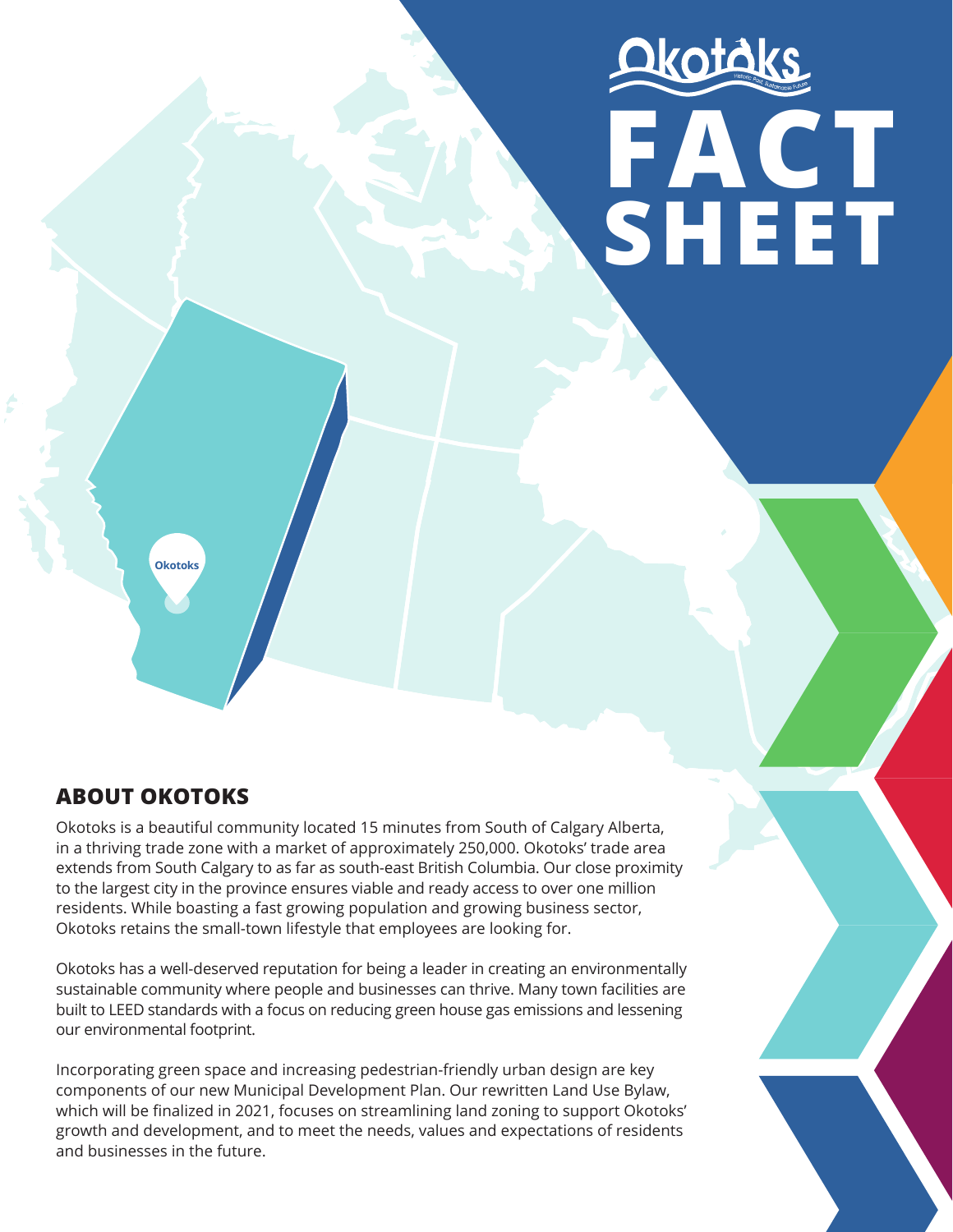## **POPULATION**

Home to over 28,000 residents, Okotoks has experienced an impressive level of growth in recent years and boasts a

**population increase of nearly 30% since 2008.** The average Okotokian is roughly 36.5 years of age, and lives in a single detached dwelling, with two - three other household members. He or she is well educated, employed in either professional services, business and finance, or the trades, boasting an average combined household income in excess of \$116,000.



### **Population Age Structure**

| AGE      | <b>OKOTOKS</b> |
|----------|----------------|
| $0 - 15$ | 9100           |
| 20-44    | 9525           |
| 45-64    | 7225           |
| 65+      | 2985           |
| Total    | 28835          |

### 35000 r **Okotoks 5 year population growth by census data** 18% 9%



### **Median Age**

2016 Median Age Okotoks 36.2 2016 Median Age Alberta 36.7 Source: Statistics Canada 2016

# **BUSINESS LICENSES**  800



**Nonresident business license (located in the Foothills County/MD)**

### **HOUSEHOLD INCOME**

With a population of 28,881 people, most inhabitants of Okotoks, AB earn more than the 2016 national median income of \$116,163 per year.

| <b>INCOME</b>   | NO.  | %   |
|-----------------|------|-----|
| $$100000+$      | 5705 | 59% |
| \$70000-100000  | 1540 | 16% |
| \$50000-70000   | 965  | 10% |
| \$40000-50000   | 730  | 8%  |
| \$40000-50000   | 400  | 4%  |
| \$20000 or less | 295  | 3%  |
|                 |      |     |

Source: Statistics Canada 2016 Source: Alberta Regional Dashboard



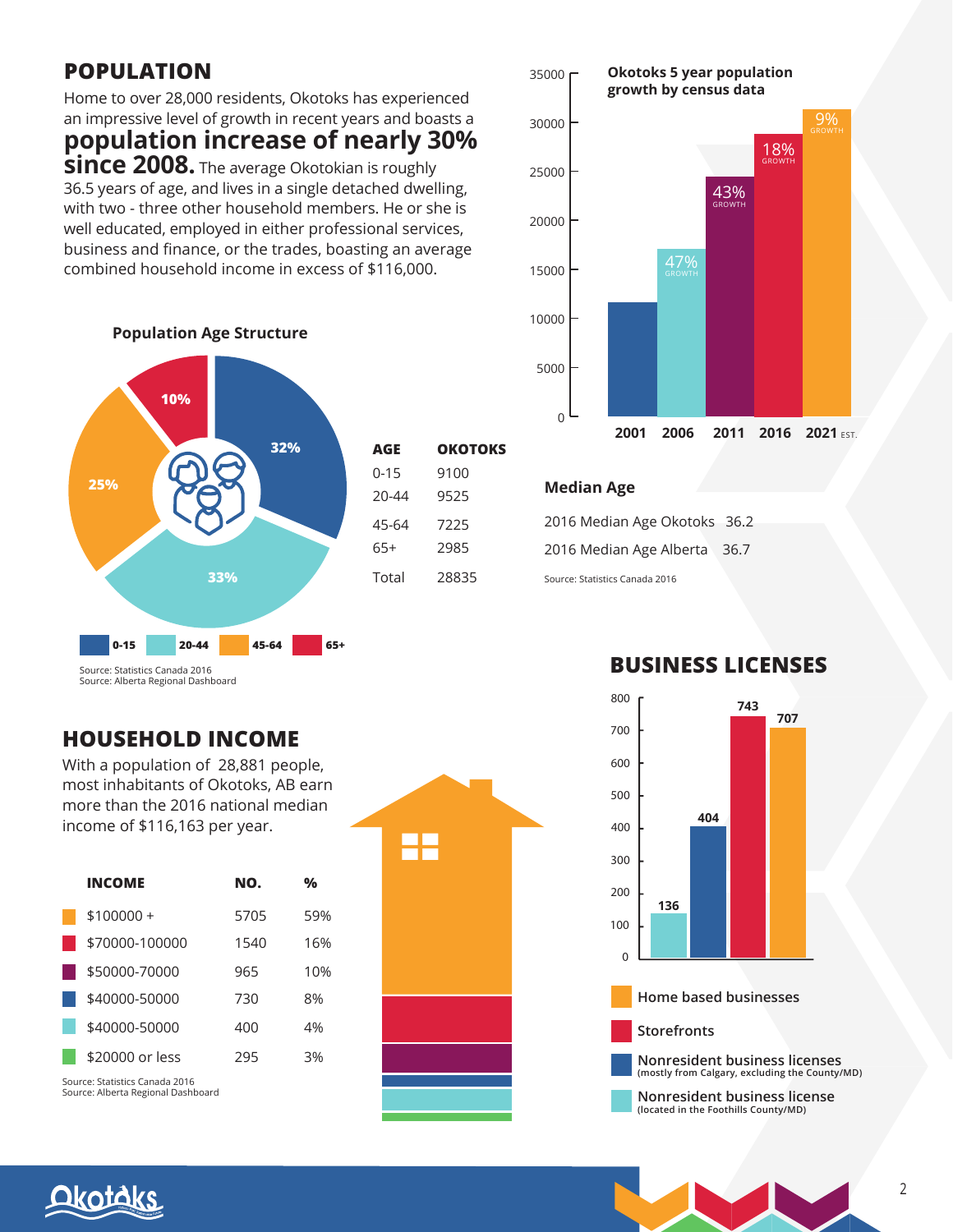### **OKOTOKS EDUCATION LEVELS**



Information based on Statistics Canada census from 2016.



**RESIDENTIAL –** The residential tax rate for 2020 was 0.8902%. As of 2016, the average price for a home in Okotoks was \$472,212, equating to an average tax bill of \$3820.

**NON-RESIDENTIAL –** The Non-residential tax rate for 2020 was 1.1912%. Based on this rate, a commercial or industrial property assessed at \$500,000 would pay approximately \$5,956 in tax. More information can be found at *okotoks.ca/whyokotoks*



*BUSINESS TAX – The Town of Okotoks proudly requires no additional business tax from its businesses.* 

# **UTILITIES**

Water & Sewer Water is currently provided by the Sheep River, which has impacted Okotoks' long-term growth. This has been addressed in 2020, when Okotoks and Foothills County formally agreed to the working terms for a regional supplemental water supply project.

Detailed water rates are available at *okotoks.ca/utilities*

Electricity and Natural Gas are deregulated in Alberta. To choose a provider, visit *ucahelps.gov.ab.ca*

**Internet – Fibre optic internet is available throughout the entire community of Okotoks. All of the major providers offer access to this service offering speeds up to 300 mb/s.**





Recognized for its entrepreneurial spirit and the ease of running a business, Okotoks was awarded the sixth spot on the list of Canada's Most Entrepreneurial Cities in 2015 by the Canadian Federation of Independent Business. Annexation in 2017 has positioned our community for a projected population of 80,000 over the next 50 years.

The Town of Okotoks has been recognized for its fiscally responsible spending, that ensures the community receives high quality services while controlling tax levels. According to a 2020 report from the Canadian Federation of Independent Businesses, Okotoks continues to have one of the lowest spending per capita rates in the province, ranking fifth for medium-sized municipalities.

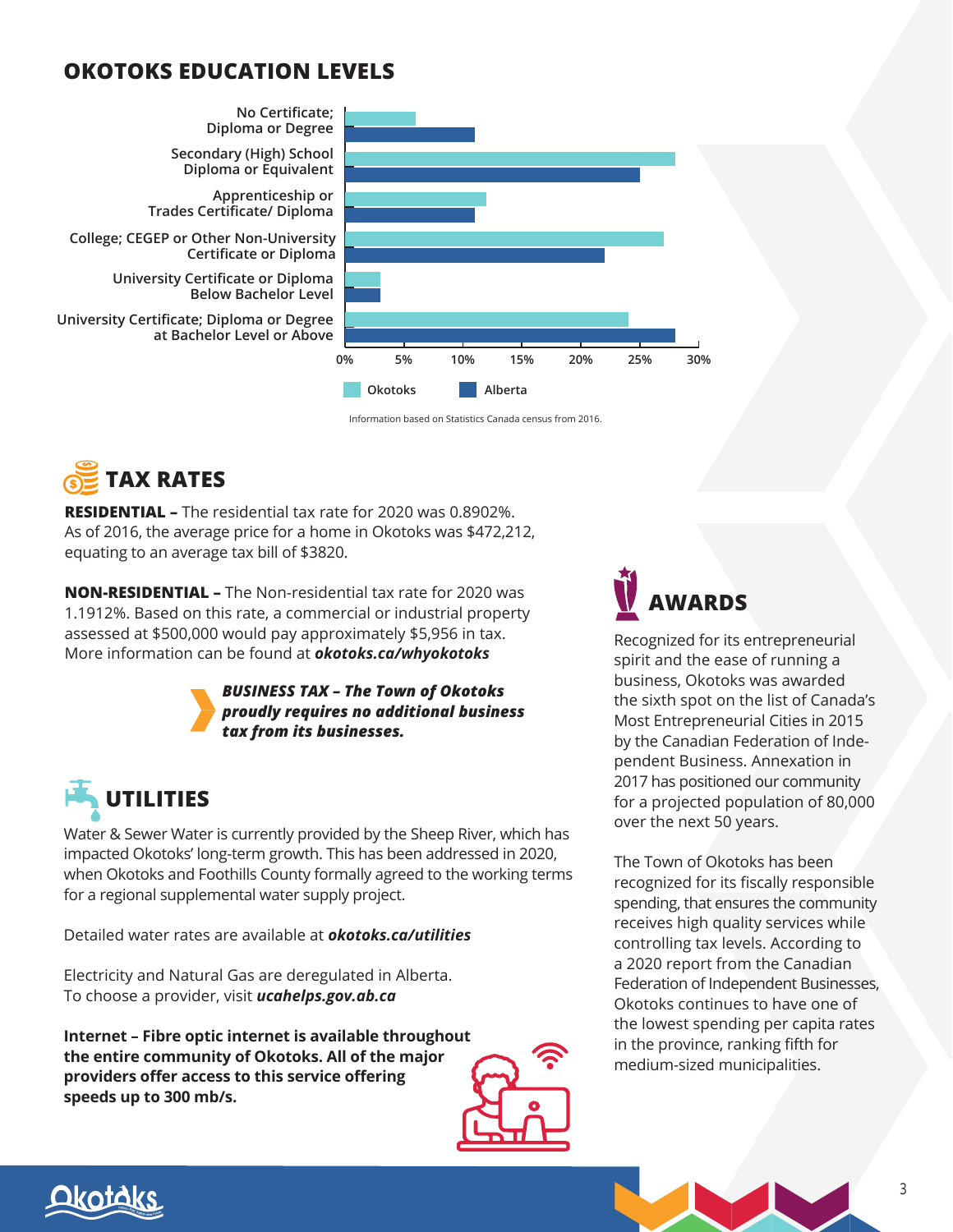# **TRANSPORTATION**

**Road:** Highway 2 connecting Okotoks North and South to the US (Sweetgrass, Montana) 99 Miles (159 km). Average Annual Daily Traffic Counts 27,020.

Highway 2A entering North of Okotoks from Highway 2: Annual Daily Traffic Counts 26,230

Highway 2A to High River, exiting south of Okotoks: Annual Daily Traffic Counts 10060

**Air:** 56 km from Calgary International Airport

**Rail:** CP Main Rail Line (future spur access available)

**Bus:** On-it Regional Transit (to/from High River, Turner Valley, Black Diamond and Calgary), Weekdays, (scheduled times)



### **LABOUR**

### **Labour Cost Information**

Alberta's biennial survey provides information on wages and salaries for full- and part-time employees by occupation, region, and industry. *open.alberta.ca/publications/alberta-wage-and-salary-survey-survey-overview*



**TARGETED SECTORS** 

The Town of Okotoks is actively seeking investment in the following industries. Incentives may be available, please contact Economic Development Okotoks and visit our website for industry specific information *okotoks.ca/whyokotoks*

**Professional, Scientific, & Technical Services**

**Manufacturing & Environmental Innovation**

**Technology & Creativity Industries**

**Agribusiness**